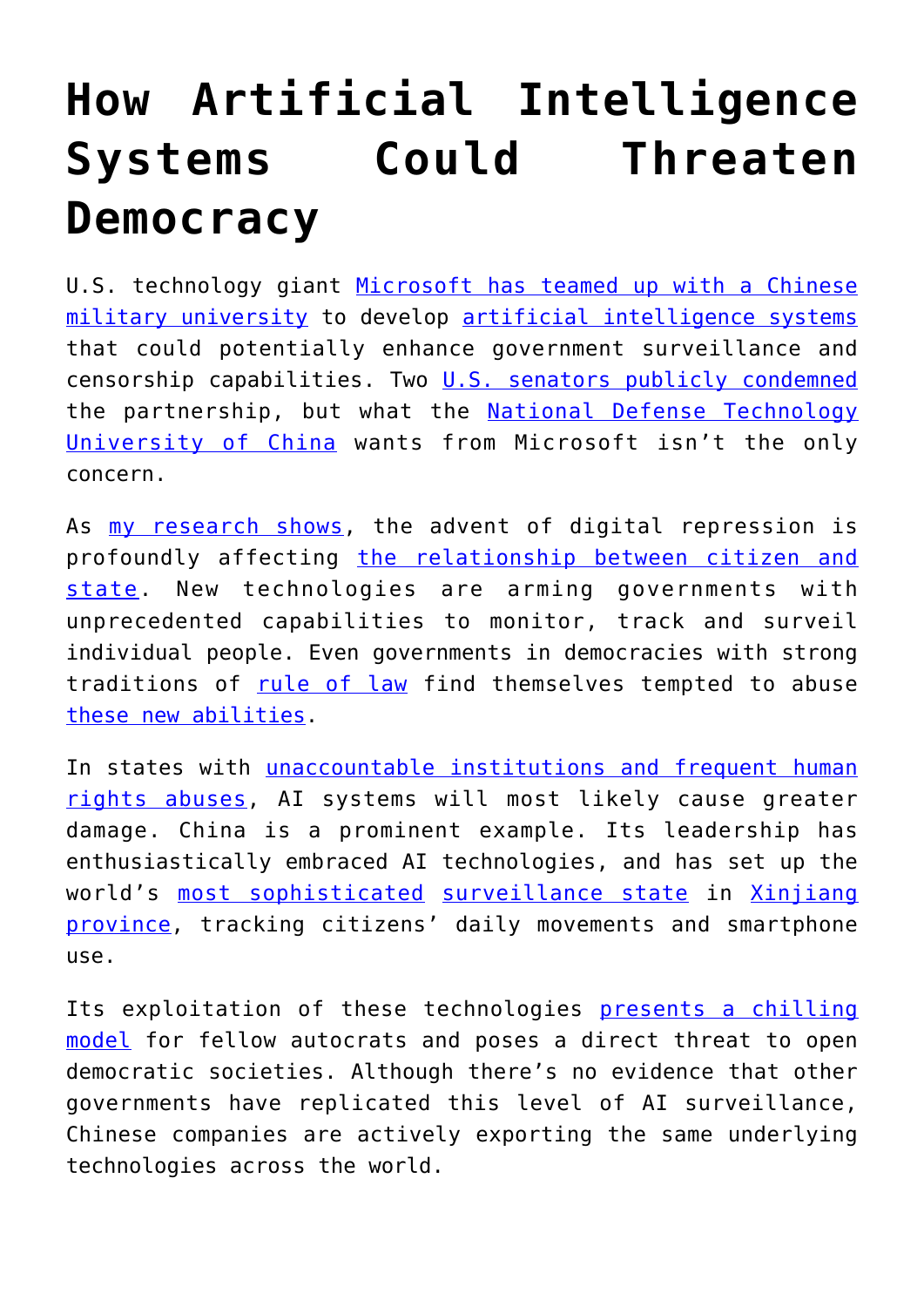## **Increasing Reliance on AI Tools in the US**

[Artificial intelligence systems](https://ai.stanford.edu/%7Enilsson/QAI/qai.pdf) are everywhere in the modern world, helping run smartphones, internet search engines, digital voice assistants and Netflix movie queues. [Many people](https://governanceai.github.io/US-Public-Opinion-Report-Jan-2019/) [fail to realize](https://governanceai.github.io/US-Public-Opinion-Report-Jan-2019/) how quickly AI is expanding, thanks to everincreasing amounts of data to be analyzed, improving algorithms and advanced computer chips.

Any time more information becomes available and analysis gets easier, governments are interested — and not just authoritarian ones. In the U.S., for instance, the 1970s saw revelations that government agencies — such as the FBI, CIA and NSA — had set up [expansive domestic surveillance networks](https://www.intelligence.senate.gov/sites/default/files/94755_II.pdf) to monitor and harass civil rights protesters, political activists and Native American groups. These issues haven't gone away: Digital technology today has deepened the ability of even more agencies to conduct even more intrusive surveillance.

For example, U.S. police have eagerly embraced AI technologies. They have begun using software that is [meant to](https://theconversation.com/why-big-data-analysis-of-police-activity-is-inherently-biased-72640) [predict where crimes will happen](https://theconversation.com/why-big-data-analysis-of-police-activity-is-inherently-biased-72640) to decide where to send officers on patrol. They're also using [facial recognition](https://www.nbcnews.com/news/us-news/facial-recognition-gives-police-powerful-new-tracking-tool-it-s-n894936) and [DNA analysis](https://www.washingtonpost.com/crime-law/2018/12/13/fbi-plans-rapid-dna-network-quick-database-checks-arrestees/) in criminal investigations. But analyses of these systems show the [data on which those systems are trained](https://theconversation.com/congress-takes-first-steps-toward-regulating-artificial-intelligence-104373) are often biased, leading to [unfair outcomes,](https://theconversation.com/did-artificial-intelligence-deny-you-credit-73259) such as [falsely](https://www.propublica.org/article/machine-bias-risk-assessments-in-criminal-sentencing) [determining that African Americans are more likely to commit](https://www.propublica.org/article/machine-bias-risk-assessments-in-criminal-sentencing) [crimes](https://www.propublica.org/article/machine-bias-risk-assessments-in-criminal-sentencing) than other groups.

## **AI Surveillance around the World**

In authoritarian countries, AI systems can directly abet domestic control and surveillance, helping *[internal security](https://www.power3point0.org/2018/01/25/hybrid-repression-online-and-offline-in-china-foretelling-the-human-rights-struggle-to-come/)* [forces process massive amounts of information](https://www.power3point0.org/2018/01/25/hybrid-repression-online-and-offline-in-china-foretelling-the-human-rights-struggle-to-come/) — including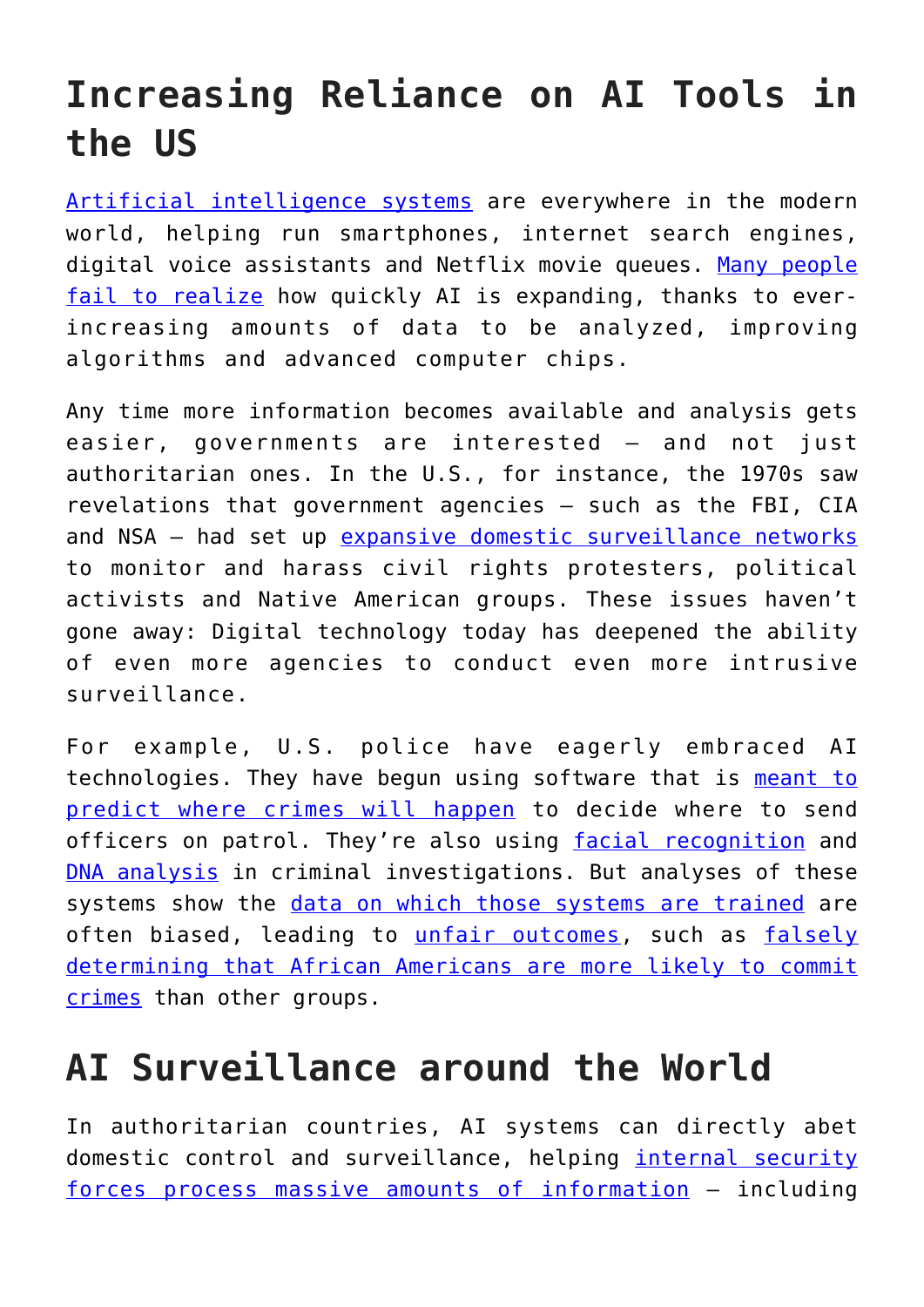social media posts, text messages, emails and phone calls more quickly and efficiently. The police can identify social trends and [specific people](https://www.apnews.com/bf75dd1c26c947b7826d270a16e2658a) who might threaten the regime based on the information uncovered by these systems.

For instance, the Chinese government has used AI in wide-scale crackdowns in regions that are home to ethnic minorities within China. Surveillance systems in Xinjiang and Tibet have been described as "[Orwellian](https://foreignpolicy.com/2019/03/19/962492-orwell-china-socialcredit-surveillance/)." These efforts have included [mandatory DNA samples](https://www.nytimes.com/2019/02/21/business/china-xinjiang-uighur-dna-thermo-fisher.html), Wi-Fi network monitoring and widespread facial recognition cameras, all connected to integrated data analysis platforms. With the aid of these systems, Chinese authorities have, according to the U.S. State Department, "arbitrarily detained" between [one and two million people.](https://www.state.gov/j/drl/rls/hrrpt/humanrightsreport/index.htm?year=2018&dlid=289037#wrapper)

My [research looks at 90 countries around the world](https://papers.ssrn.com/sol3/papers.cfm?abstract_id=3374575) with government types ranging from closed authoritarian to flawed democracies, including Thailand, Turkey, Bangladesh and Kenya. I have found that Chinese companies are [exporting AI](https://carnegieendowment.org/2019/01/22/we-need-to-get-smart-about-how-governments-use-ai-pub-78179) [surveillance technology](https://carnegieendowment.org/2019/01/22/we-need-to-get-smart-about-how-governments-use-ai-pub-78179) to at least 54 of these countries. Frequently, this technology is packaged as part of China's flagship [Belt and Road Initiative,](https://eng.yidaiyilu.gov.cn/) which is funding an extensive network of roads, railways, energy pipelines and telecommunications networks [serving 60% of the world's](https://www.knightfrank.com/blog/2018/01/30/an-insight-into-the-belt-and-road-initiative) [population](https://www.knightfrank.com/blog/2018/01/30/an-insight-into-the-belt-and-road-initiative) and economies that generate 40% of global GDP.

For instance, Chinese companies like **[Huawei](https://e.huawei.com/us/solutions/industries/smart-city)** and ZTE are constructing "smart cities" in [Pakistan,](https://www.dawn.com/news/1333101) [the Philippines](https://e.huawei.com/en/case-studies/global/2017/201704261658) and [Kenya](http://www.chinadaily.com.cn/world/2017-05/16/content_29372143.htm), featuring extensive built-in surveillance technology. For example, Huawei has outfitted [Bonifacio Global City](https://bgc.com.ph/) in the Philippines with high-definition internet-connected cameras that provide "[24/7 intelligent security surveillance](https://e.huawei.com/en/case-studies/global/2017/201704261658) with data analytics to detect crime and help manage traffic."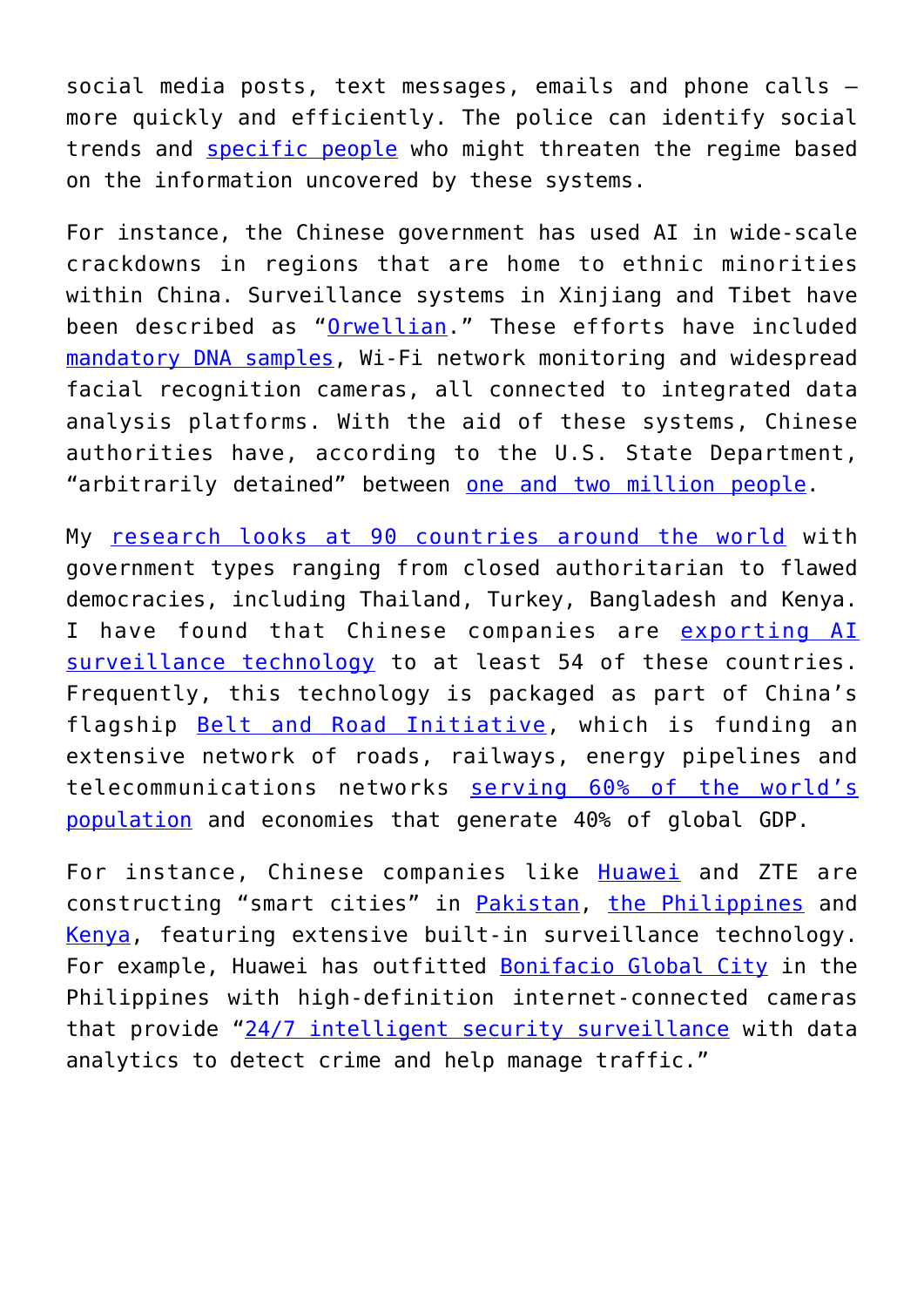

Bonifacio Global City in the Philippines has a lot of embedded surveillance equipment. [alveo](https://en.wikipedia.org/wiki/File:Bonifacio_Global_City_2.jpg) [land/Wikimedia Commons](https://en.wikipedia.org/wiki/File:Bonifacio_Global_City_2.jpg)

[Hikvision,](https://foreignpolicy.com/2018/06/13/in-chinas-far-west-companies-cash-in-on-surveillance-program-that-targets-muslims/) [Yitu](https://www.scmp.com/tech/social-gadgets/article/2142497/malaysian-police-wear-chinese-start-ups-ai-camera-identify) and [SenseTime](https://qz.com/1248493/sensetime-the-billion-dollar-alibaba-backed-ai-company-thats-quietly-watching-everyone-in-china/) are supplying state-of-the-art facial recognition cameras for use in places like [Singapore](https://www.albawaba.com/news/china%E2%80%99s-newest-global-export-policing-dissidents-1139230) which announced the establishment of a surveillance program with [110,000 cameras mounted on lamp posts](https://www.reuters.com/article/us-singapore-surveillance/singapore-to-test-facial-recognition-on-lampposts-stoking-privacy-fears-idUSKBN1HK0RV) around the citystate. Zimbabwe is creating a [national image database](https://foreignpolicy.com/2018/07/24/beijings-big-brother-tech-needs-african-faces/) that can be used for facial recognition.

However, selling advanced equipment for profit is different than sharing technology with an express geopolitical purpose. These new capabilities may plant the seeds for global surveillance: As governments become increasingly dependent upon Chinese technology to manage their populations and maintain power, they will face greater pressure to align with China's agenda. But for now it appears that China's primary motive is to dominate the market for new technologies and make lots of money in the process.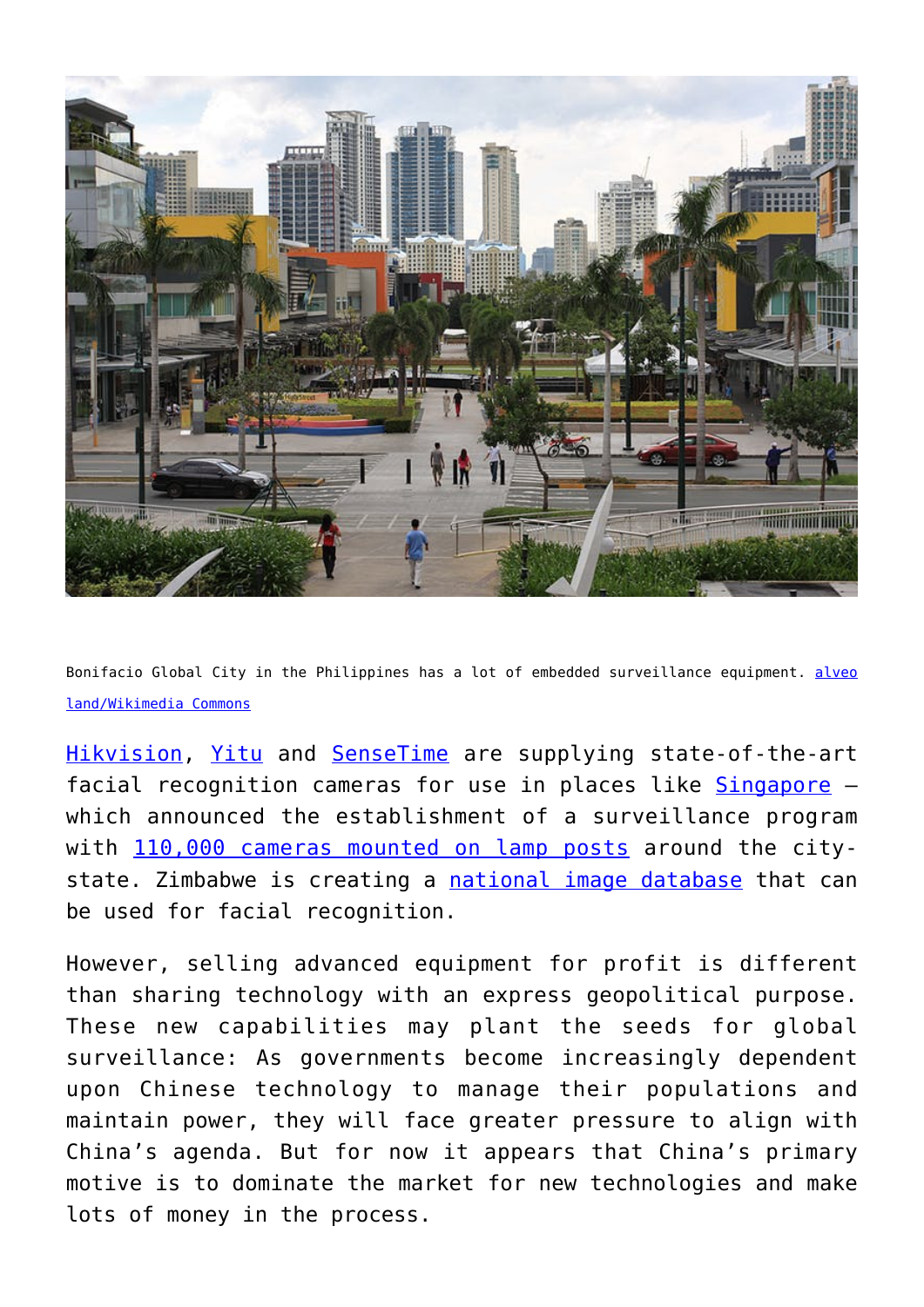## **AI and Disinformation**

In addition to providing surveillance capabilities that are both sweeping and fine-grained, AI can help repressive governments manipulate available information and spread disinformation. These campaigns can be automated or automation-assisted, and deploy [hyper-personalized messages](https://theconversation.com/solving-the-political-ad-problem-with-transparency-85366) directed at  $-$  or against  $-$  [specific people](https://www.nytimes.com/2018/10/20/us/politics/saudi-image-campaign-twitter.html) or groups.

AI also underpins the technology commonly called "[deepfake](https://www.technologyreview.com/s/612501/inside-the-world-of-ai-that-forges-beautiful-art-and-terrifying-deepfakes/)," in which algorithms create **[realistic video and audio](https://theconversation.com/detecting-deepfake-videos-in-the-blink-of-an-eye-101072)** [forgeries](https://theconversation.com/detecting-deepfake-videos-in-the-blink-of-an-eye-101072). Muddying the waters between truth and fiction may become useful in a tight election, when one candidate could create fake videos showing an opponent doing and saying things that never actually happened.

An early deepfake video shows some of the dangers of advanced technology.

*—*

In my view, policymakers in democracies should think carefully about the risks of AI systems to their own societies and to people living under authoritarian regimes around the world. A critical question is how many countries will adopt China's model of digital surveillance. But it's not just authoritarian countries feeling the pull. And it's also not just Chinese companies spreading the technology: Many U.S. companies, Microsoft included, but [IBM, Cisco and Thermo Fisher](https://www.axios.com/china-us-technology-surveillance-state-5672b822-fdde-45f9-ac77-e7b5574e9351.html) too, have provided sophisticated capabilities to nasty governments. The misuse of AI is not limited to autocratic states.